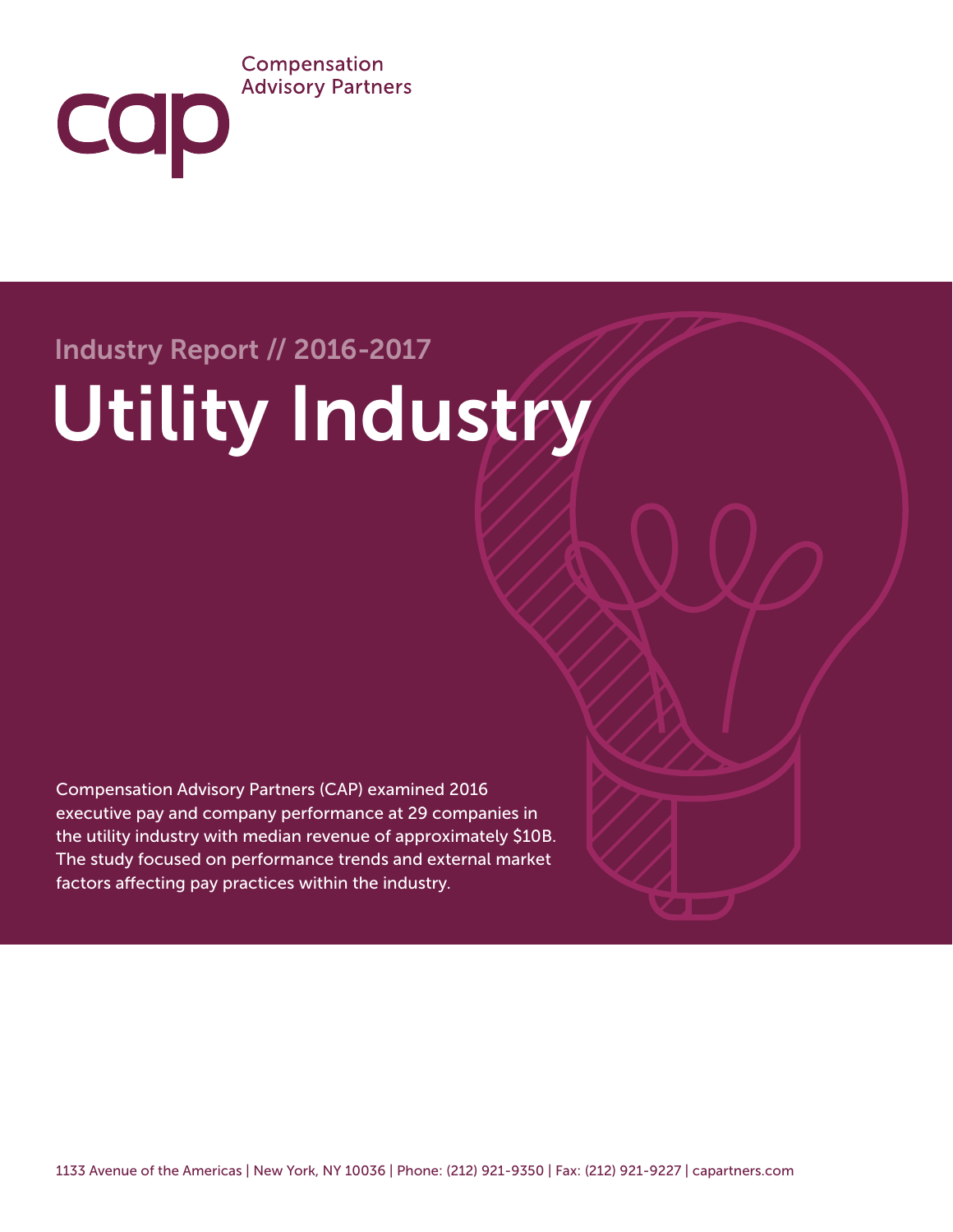# 2016 Financial Performance

Overall, the utility sector performed well versus the broader market. Utilities saw strong total shareholder returns (TSR) of +19% for the year versus the S&P 500 index of +12% for 2016. The impact of the 2016 U.S. presidential election on the market helped drive the strong returns. Specifically, the potential for pro-growth policies related to economic stimulus, tax reform and reduced regulations, led to a significant impact on the shareholder returns of certain industries, such as financial services. However, the utilities industry underperformed the S&P 500 with TSR finishing out the year flat following the election compared to +5% gain for the S&P 500. This may be a result of investors repositioning their portfolios away from utilities, in anticipation of potential pro-growth policies from the Republican controlled government. Now, nearly midway through 2017, with some delays in potential regulatory changes, utilities TSR year to-date (as of 5/31/17) of +13% is outpacing the S&P 500 (+9%).

Several factors positively influenced 2016 financial results among utilities, including somewhat higher power prices, favorable weather conditions in parts of the country and regulatory rate increases. Reported (adjusted) earnings for the companies increased +6.1% in 2016 compared to +3.2% in 2015. Only four companies had declining growth in 2016 as compared with 2015, which saw nine companies with declining growth. Revenue growth was flat versus a -4.3% decline at median last year and ROIC was slightly lower year-over-year.

| <b>Industry Group</b> | 2016 Median Company Performance |                           |            |
|-----------------------|---------------------------------|---------------------------|------------|
|                       | <b>Revenue Growth</b>           | <b>Diluted EPS Growth</b> | <b>TSR</b> |
| Utility Cos. (n=29)   | $+0.5%$                         | $+3.5%$                   | $+18.9%$   |
| S&P 500               | $+2.9%$                         | $+3.7%$                   | $+13.4%$   |

# 2016 CEO Pay For Performance: Pay Aligned With Performance



#### 1-Year Change in Median Actual CEO Pay

Our study examined the annual change in actual total compensation for CEOs who have been in this role for both 2015 and 2016. Actual total compensation for 2016 is defined as the sum of 2016 salary, 2016 bonus payout (paid Q1 2017) and the grant date value of 2016 long-term incentives (LTI). Total compensation grew by approximately 9%, driven by increases in both cash and LTI compensation.

Actual bonus payouts were up 14% compared to 2015, which is aligned with earnings growth and stock price performance (TSR).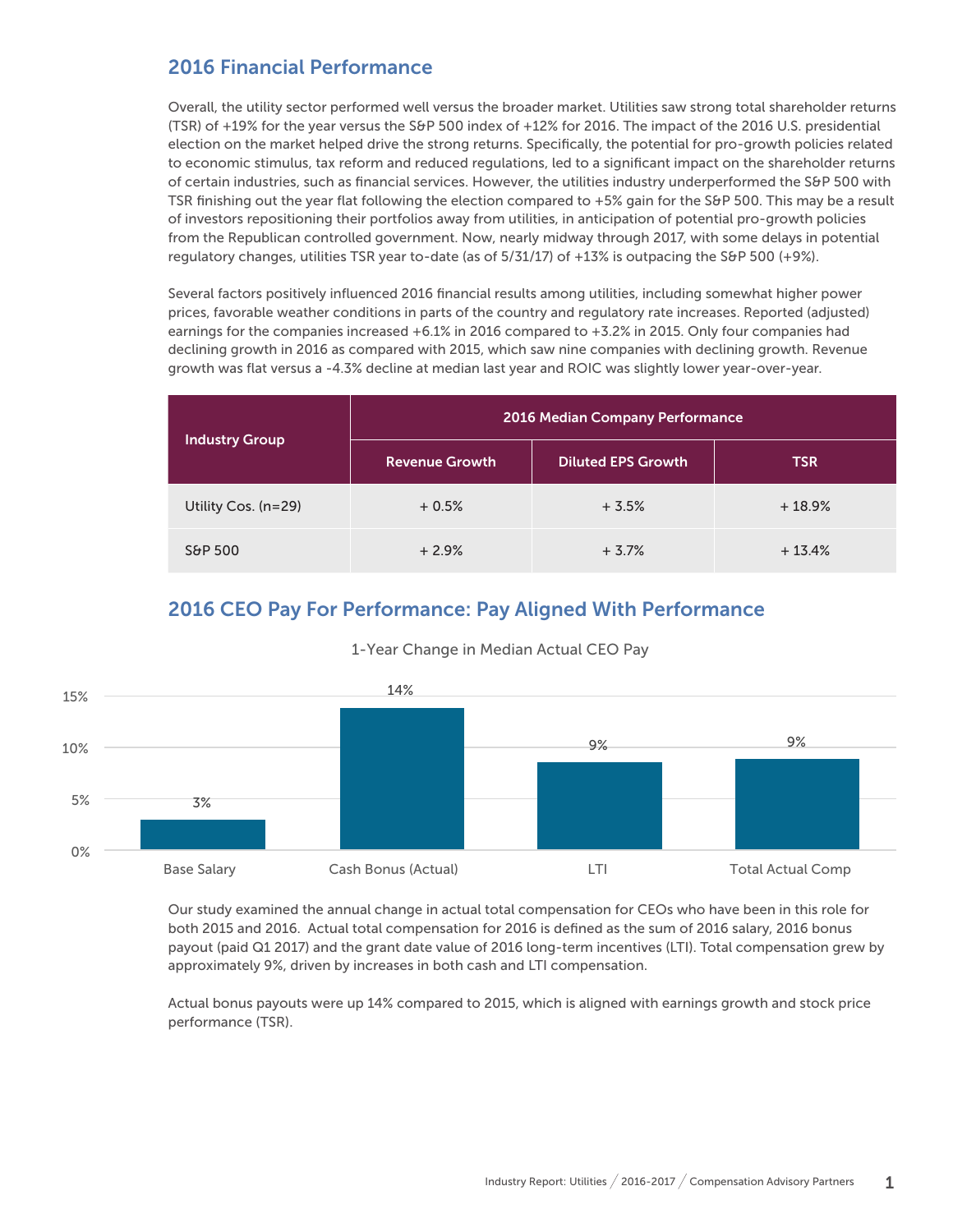#### 1 Year Pay for Performance



<sup>\*</sup>*Reflects median performance payout of 127% of target*

Similar to prior years, 2016 annual bonus payouts have generally been above target; at least 75% of companies have paid out above target each year during this time. Our analysis indicates that utilities have a tendency to payout above target, with median payouts in 2016 at 127% and the median 5 year payout around 130%. In fact, nearly 20% of companies paid out above 125% for each of the last 5 years. While most sectors have paid out above target during this time, it is less common for companies to pay out above 125% for five years in a row. The higher payout levels may be a result of challenges in predicting power prices, plus the inherent challenges in predicting weather. Coupled with the utility sector tendency to set somewhat tighter goal ranges than other sectors, these challenges may lead to more predictable outcomes given some of the volatility is removed.



2016 Annual Incentive Payout as a Percentage of Target

#### Annual Incentive Plans – Adjustments

The most common metric among utilities is adjusted earnings as it is more directly related to the ongoing operations of the business. Management uses it as a primary indicator for evaluating performance, allocating resources, and planning and forecasting future periods.

Adjustments made to GAAP earnings for incentive plan design purposes may factor into the above target payouts. When determining adjustments, companies must decide to what degree management should be protected from events and items outside of their control, but that can still ultimately affect shareholders. Adjusting a metric for too many variables can lead to a disconnect between pay and performance, while not adjusting can create a sense that the financial performance driving compensation is outside of management's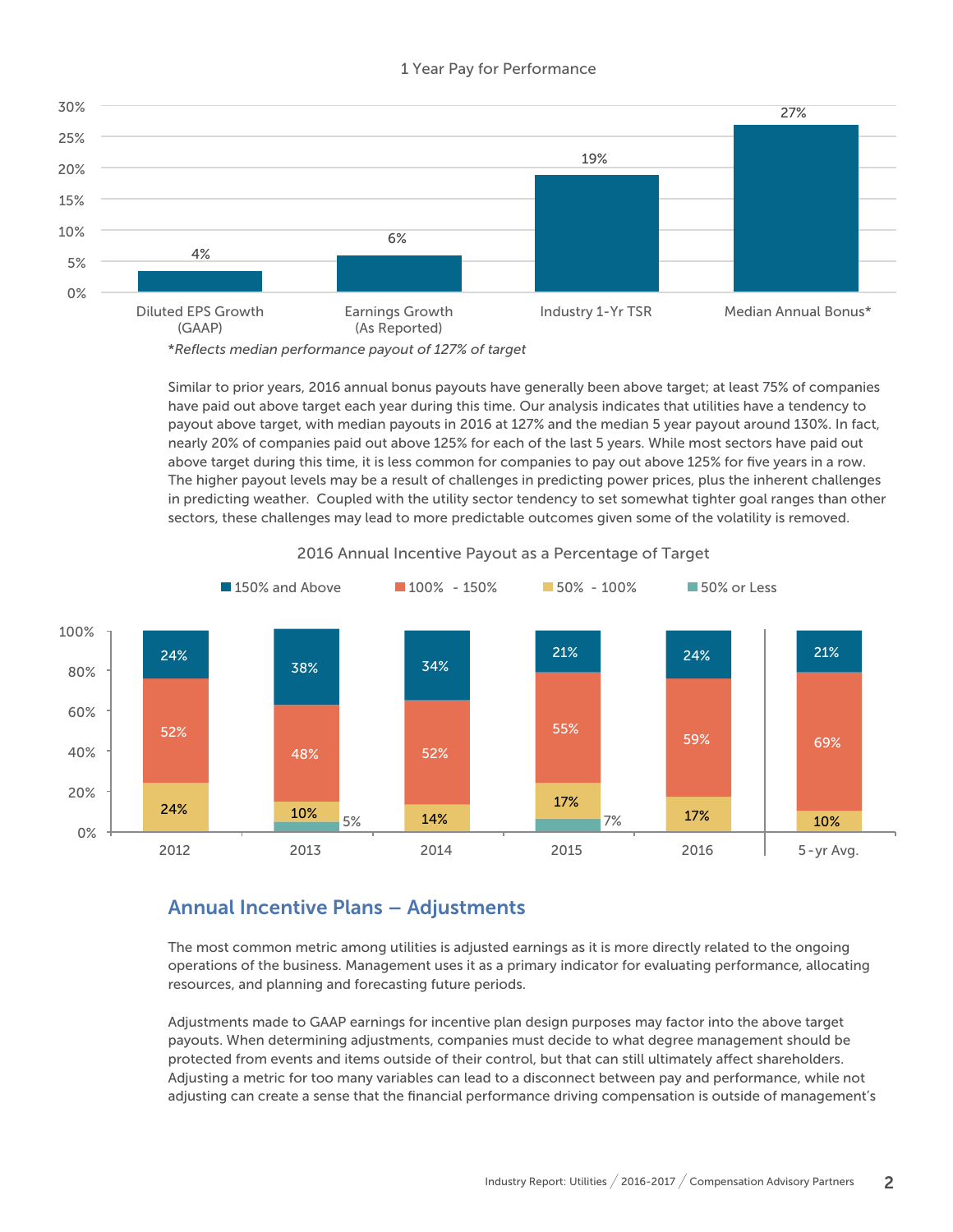control and not a true reflection of operational performance. To that end, our study finds that 86% of utility companies adjust GAAP earnings for purposes of determining annual incentive plan payouts.

The difficulty in projecting certain reconciliation items for future periods may make business plan forecasting and incentive plan goal setting particularly difficult for utilities. As a result of this, common adjustments made by utility companies include mark-to-market hedging, closing of plants, merger/integration costs, cost saving initiatives, regulatory charges, operations and maintenance expenses, and nuclear decommissioning trust.

CAP found utility companies, on average, make a reasonable amount of adjustments. These adjustments with incentive plan goal setting result in the ranges between threshold to target and target to maximum being narrower as some of the volatility is removed.

#### Annual Incentive Plans – Goal Setting

While profitability measured on a GAAP basis was up  $+3.5%$ , on a reported basis, earnings increased  $+6.1%$ , which validates the increase in bonuses year-over-year. This also suggests that the use of non-GAAP metrics may be a more accurate picture of company performance and provide for more consistency to previous year(s) financial results since TSR was also strong.

When setting goals, it is common among utilities to set targets lower than the prior year target or actual performance, given the dynamics in the industry that are beyond the control of management (e.g., declining prices, changes in demand, etc.). This area continues to be a concern to proxy advisory groups; although, given the nature of the industry, always increasing performance can be challenging and setting unachievable targets can negate the effectiveness of any incentive.

Among the utility companies, 40% set 2016 targets lower than 2015 targets and 44% set targets below prior year actual performance. For companies whose 2016 targets were lower than 2015 targets, median payout was 136% of target and for companies whose 2016 targets were lower than prior year actual, median payout was 116%; therefore payouts are at least trending in the right direction. The difference between the two may help explain why when setting targets, management is able to have a better sense of the more predictable adjustments; however, actual performance may be reflective of the volatility of business and unpredictable outcomes not foreseen in setting the targets.

### Long-Term Incentives – Emphasis On Longer Term Performance Plans

All utility companies in our study use a long-term performance plan, with all but one company placing at least 50% weight on a performance plan. Utility companies tend to put more emphasis on performance plans and time-based restricted stock than the general industry. Options continue to have limited use versus the broader market and on average, represent only 3% of the LTI mix (three companies grant options) compared to 23% of the LTI mix among the broader market.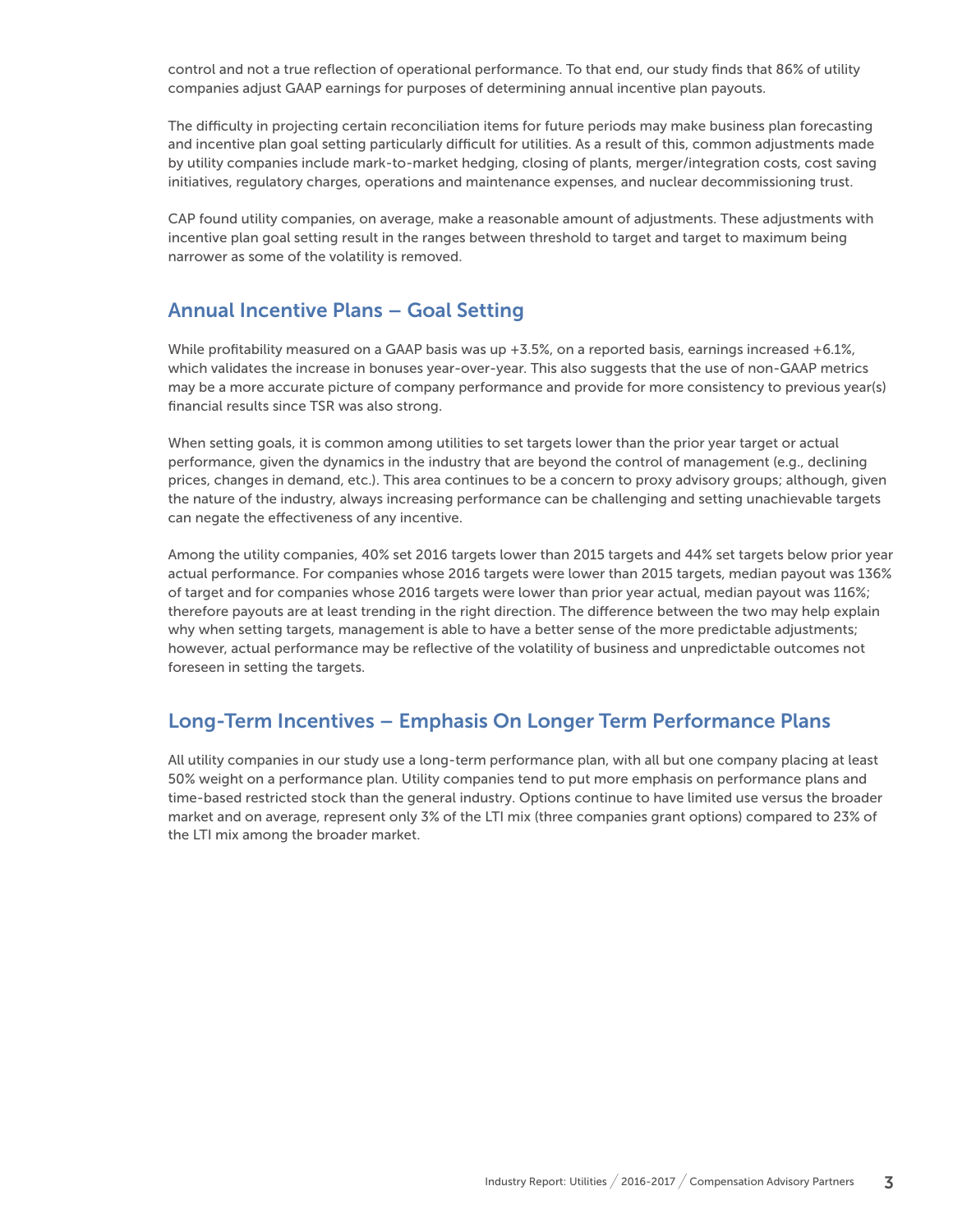

\**Compensation Advisory Partners 100 Company Database*

All companies use a 3-year performance period, which is the de facto standard across most industries. As a result, companies are linking executive pay with performance, measured most often by relative TSR or EPS vs. plan. All but two companies use relative TSR in their long-term incentive plans. The most common comparator group for relative TSR is the compensation peer group.

#### TSR Comparator Group

| <b>Comparator Group</b>        | Prevalence (% of companies) |
|--------------------------------|-----------------------------|
| <b>Compensation Peer Group</b> | 26%                         |
| Performance Peer Group         | 22%                         |
| Philadelphia Utility Index     | 22%                         |
| S&P 500 / S&P 1500 Utilities   | 19%                         |
| Edison Electric Institute      | 11%                         |

Due to the regulated and relatively steady nature of the industry, TSR tends to move within a tight range and in the same direction for all companies. Comparatively small movements in TSR can have a meaningful impact on a company's position relative to their TSR peer group.

Of the 15 companies with EPS in their long-term incentive program, 53% also use it as a metric in their shortterm incentive program. This double-use can be an area of concern for select shareholders and is often raised by proxy advisors, especially when pay and performance are misaligned. However, these companies typically use different targets for the metric when both annual operating targets and long-term strategy are key areas of focus.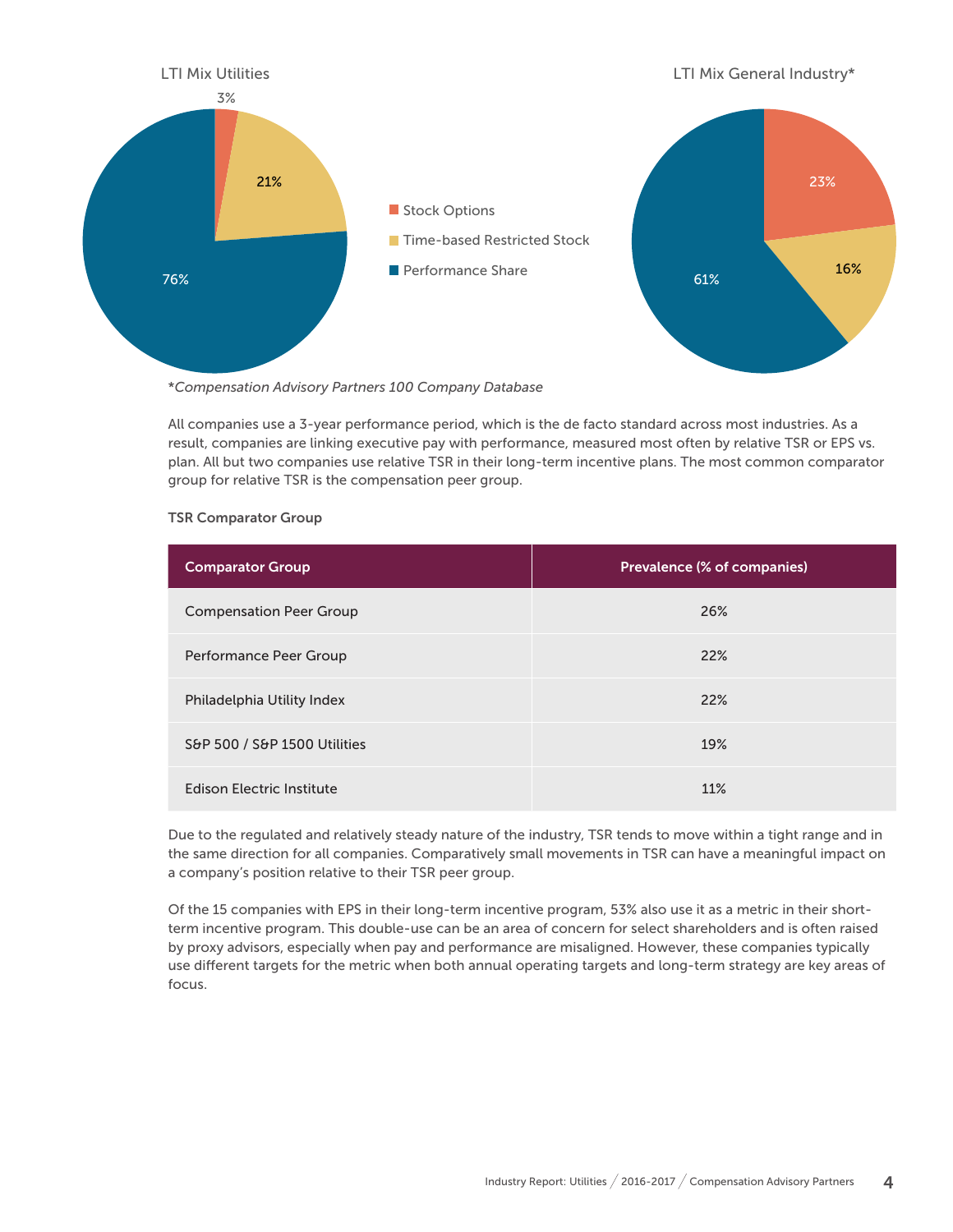

#### LTI Metric Prevalence

*\*Excludes relative TSR metrics*

#### **Conclusion**

Similar to other industries, there is uncertainty on how the current administration's policies will affect the utility industry. Regardless of any regulatory changes, the utility industry is in a period of transformation. Large investments, labor and other factors (i.e. upgrading infrastructure, natural gas pipelines, storage and distribution, and grid modernization) have contributed to rising costs. Further, under the Clean Power Plan, companies have started retiring coal plants; however, President Trump has pledged to restore the coal industry, vowing to bring jobs and production back to the sector. This may be an opportunity to explore other resources or invest in generation, transmission and distribution assets. Lastly, under the proposed corporate tax plan, the current administration is considering placing a tax on carbon emissions, which would help fund the corporate tax cuts. This would have positive implications for nuclear and renewable generation and would have a negative impact on fossil fuel generation.

Management and Boards must monitor the regulatory environment in the upcoming years to understand how changes will impact the company's goals, strategy, operations and reliability to serve its customers. From a compensation perspective, companies will need to ensure that the appropriate behaviors and results are being rewarded, performance targets are reflective of the business plan and that any adjustments to GAAP are truly reflective of what management cannot control.

For questions or more information, please contact:

Dan Laddin Partner [daniel.laddin@capartners.com](mailto:daniel.laddin@capartners.com) 212-921-9353

Shaun Bisman Principal [shaun.bisman@capartners.com](mailto:shaun.bisman@capartners.com) 212-921-9365

Michael Biagi Associate [michael.biagi@capartners.com](mailto:michael.biagi@capartners.com) 646-486-9743

Joanna Czyzewski Associate [joanna.czyzewski@capartners.com](mailto:joanna.czyzwski@capartners.com) 646-486-9746

Robert Martin and Rebecca Wertman provided research assistance for this report.